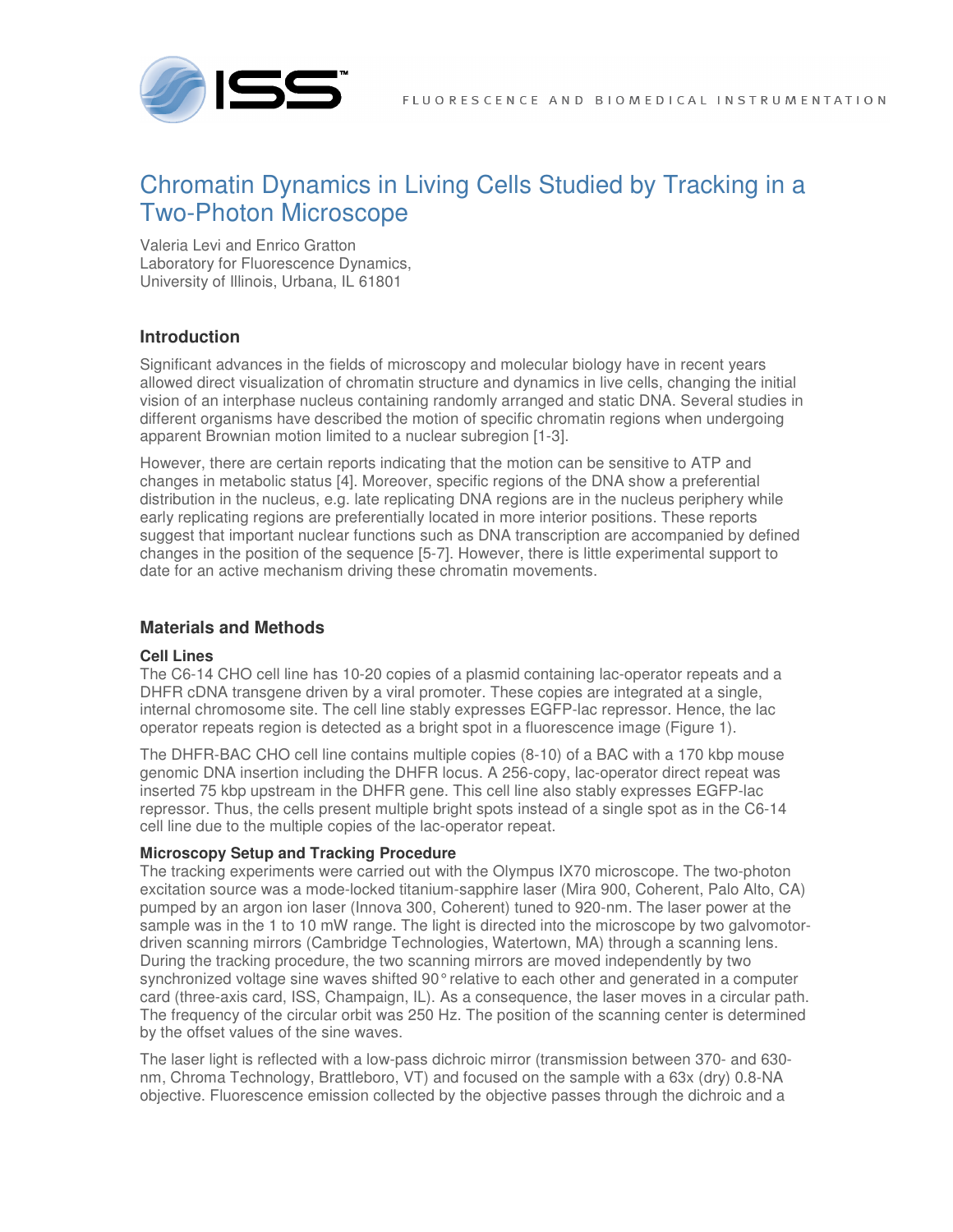short-pass filter, exiting the microscope through the side port. A Hamamatsu H7422P-40 photomultiplier tube was used as a detector with its output amplified, passed through a photon counting discriminator (PX01 Photon Counting Electronics, ISS), and counted with a data acquisition card (ISS). The experiments are controlled by a data acquisition program (SimFCS, Laboratory for Fluorescence Dynamics, Champaign, IL).

The particle-tracking method used for this application is described in detail in the ISS Technical Note: Particle Tracking in a Two-Photon Microscope. The frequency of data acquisition and the circular orbit were 32 kHz and 250 Hz, respectively. Each cycle of the tracking routine consisted of 8 orbits, thus the time resolution was 32 ms.

This method can also be used to track two particles simultaneously. The initial positions for the particles are set by selecting them interactively from the fluorescence image computer display. The tracking routine starts on top of one of the particles; after a given number of cycles, the laser jumps to the position of the second particle where it performs the same routine for tracking. Then the center of scanning is moved to the new position determined previously for the first particle. Thus the positions of the particles are recovered alternately.



Figure 1. Labeling a chromatin sequence in living cells. The bright spot in the 2-photon fluorescence image corresponds to EGFP-lac repressor molecules (green) bound to the lac operator repeats (orange).

### **Results**

Figure 2A shows a representative trajectory recovered for a C6-14 cell. 77% of the measured trajectories ( $N = 60$ ) presented larger regions of apparent constrained diffusion connected through curvilinear paths or jumps.

We quantitatively analyzed these trajectories and determined that the characteristic value for the jump size was 150-nm. Also, we calculated the characteristic time that the sequence spends moving within regions of confined motion obtaining a value of 56 s. From the analysis of the number of points in the trajectory during the jumps we could estimate that they occur within 0.3-2 s.

To further distinguish chromatin dynamics from small, submicrometer motions of the nucleus or the cell, we simultaneously tracked two EGFP-tagged sequences within DHFR-BAC nuclei. In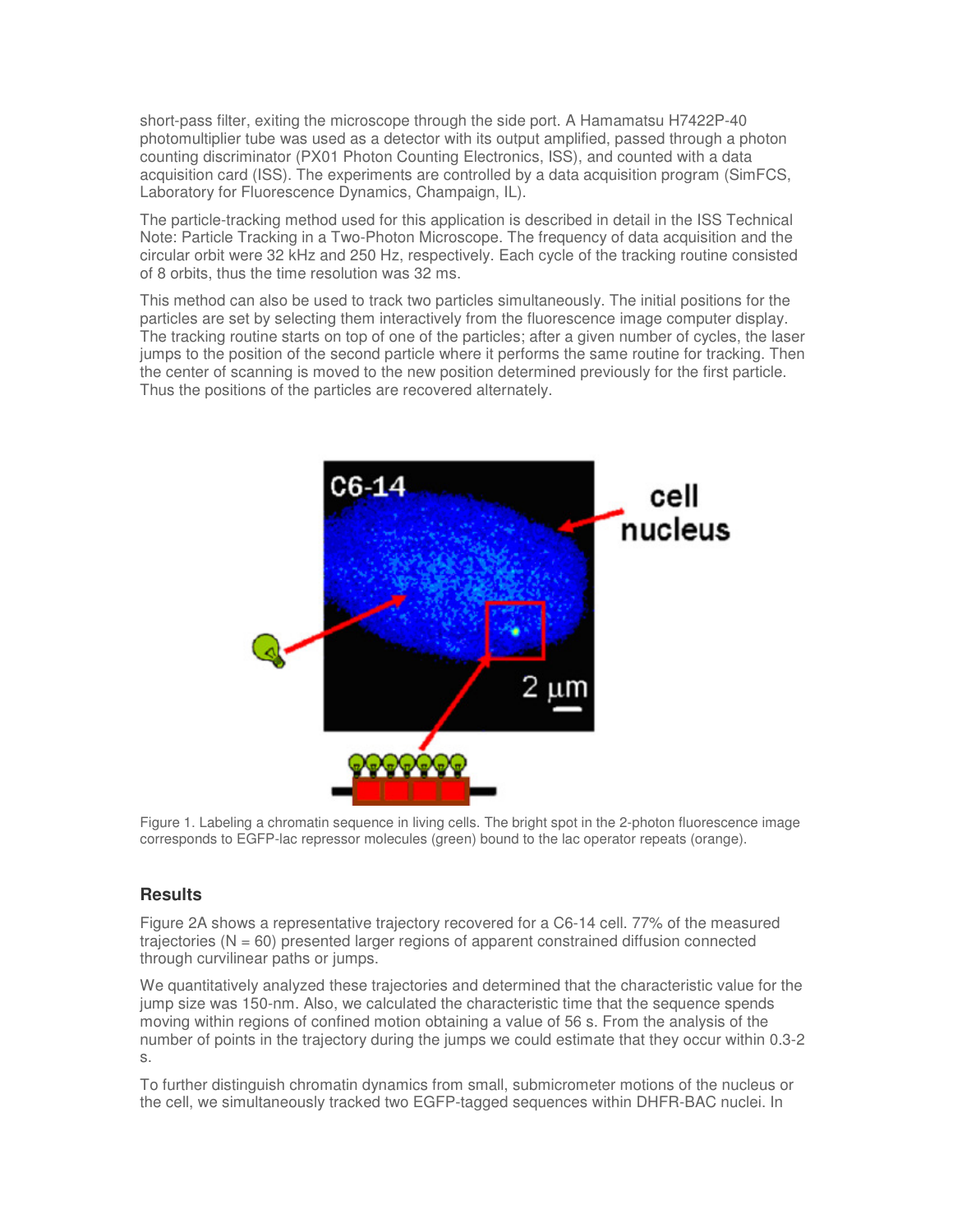$36\%$  of the observed cells (N = 80), similar jumps were observed in the trajectories to those seen for C6-14 cells.

For those DHFR-BAC cells that showed jumps in both trajectories, we analyzed whether they occurred simultaneously and found out that jumps are not correlated in 90% of the cells (Figure 3). This result indicates that most jumps are due to local processes, which are not transmitted long distances through the chromatin chain or nuclear subregion.



Figure 2. Dynamics of chromatin in living C6-14 cells. Trajectories recovered in a control (A) and an azidetreated (B) cell.



Figure 3. Trajectories registered by simultaneous tracking of two labeled sequences in the DHFR-BAC cell line. The color code represents the time evolution of the trajectories.